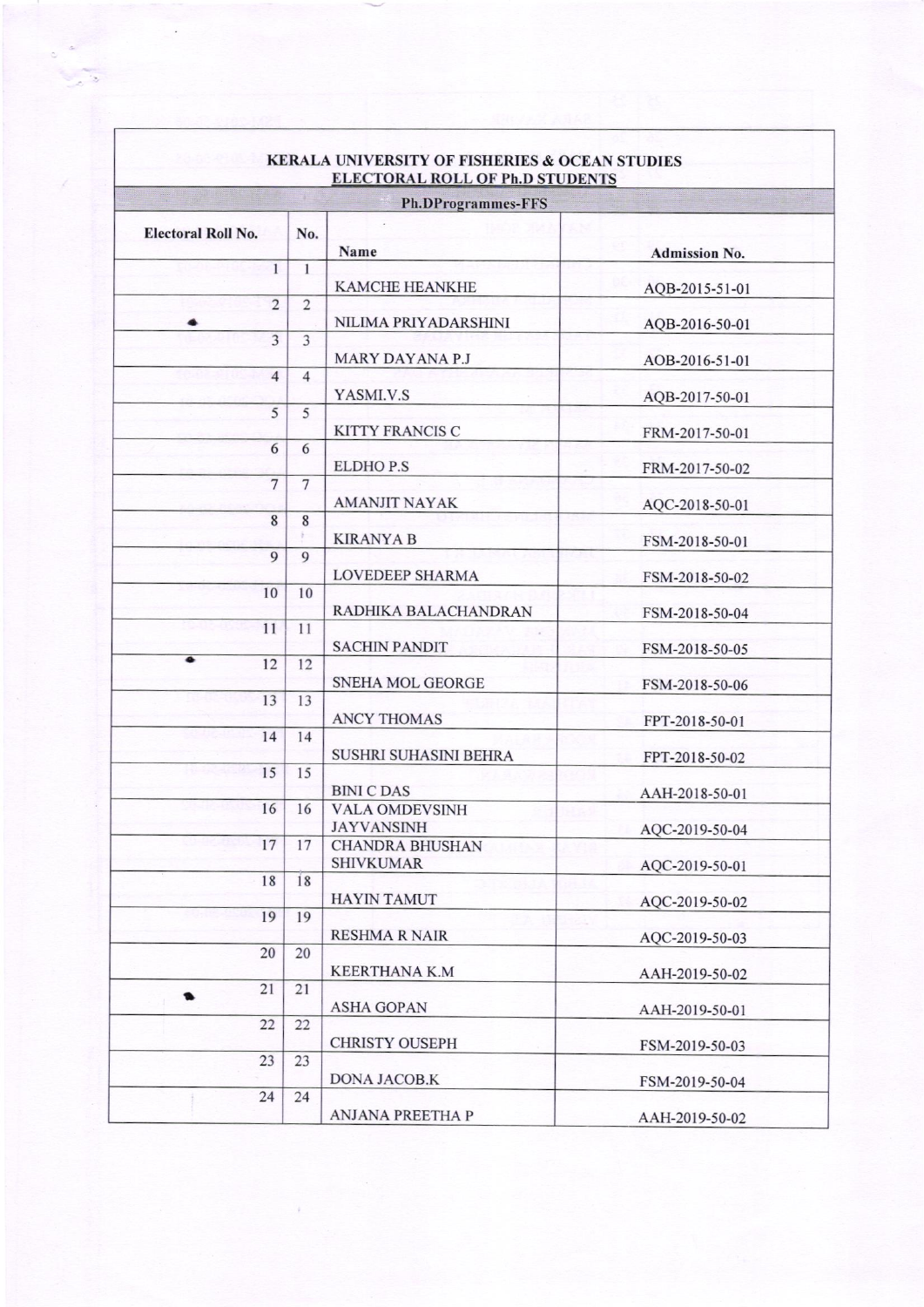| 25       | 25 | <b>SARA XAVIER</b>                      | FSM-2019-50-06 |
|----------|----|-----------------------------------------|----------------|
| 26       | 26 | MARY FEBNA A.A                          | FSM-2019-50-05 |
| 27       | 27 | <b>KUMMARI SURESH</b>                   | AAH-2019-50-03 |
| 28       | 28 | <b>MAYANK SONI</b>                      | AAH-2019-50-04 |
| 29<br>عد | 29 | <b>CHINNU REMANAN</b>                   | FSM-2019-50-02 |
| 30       | 30 | <b>MONALISA MISHRA</b>                  | FPT-2019-50-01 |
| 31       | 31 | TADE MAYUR SHIVADAS                     | FSM-2019-50-07 |
| 32       | 32 | <b>SUSHREE AKANKSHYA DAS</b>            | AEM-2019-50-02 |
| 33       | 33 | <b>ARDRA M</b>                          | AQC-2020-50-01 |
| 34       | 34 | <b>ASWIN SIVASANKAR</b>                 | AQC-2020-50-02 |
| 35       | 35 | <b>CHANDANA B. L</b>                    | AQC-2020-50-03 |
| 36       | 36 | MAGDELINE CHRISTO                       | AQC-2020-50-04 |
| 37       | 37 | <b>JAMEEMA JAMAL K I</b>                | AAH-2020-50-01 |
| 38       | 38 | <b>LEKSHMI HARIDAS</b>                  | AAH-2020-50-02 |
| 39       | 39 | MANICHA VASAGAM                         | AEM-2020-50-01 |
| 40       | 40 | PARGI NARANDRA KUMAR<br><b>ARJUSINH</b> |                |
| 41       | 41 | <b>FATHIAM ASHREF</b>                   | FPT-2020-50-01 |
| 42       | 42 | <b>ROOPA RAJAN</b>                      | FPT-2020-50-02 |
| 43       | 43 | <b>KODEESWARAN</b>                      | FSM-2020-50-01 |
| 44       | 44 | <b>RAHUL R</b>                          | FSM-2020-50-02 |
| 45       | 45 | RIYAS RAHMAN P.K                        | FSM-2020-50-03 |
| 46       | 46 | <b>ALBIN ALBERT C</b>                   |                |
| 47       | 47 | VISHNU A.S                              | FSM-2020-50-04 |